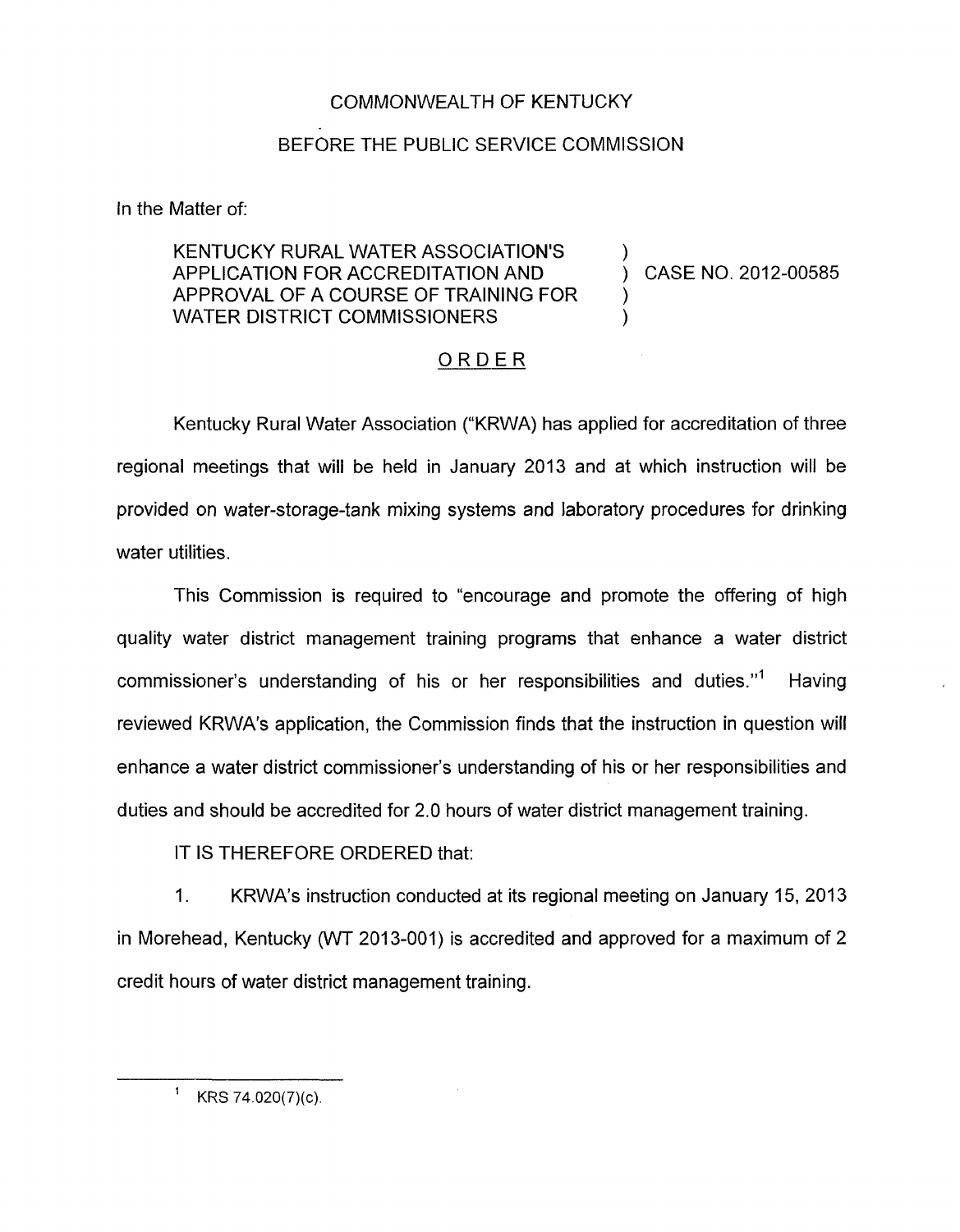2. KRWA's instruction conducted at its regional meeting on January 17, 2013 in Owensboro, Kentucky (WT 2013-002) is accredited and approved for a maximum of 2 credit hours of water district management training.

3. KRWA's instruction to be conducted at its regional meeting on January 24, 2013 in Draffenville, Kentucky (WT 2013-003) is accredited and approved for a maximum of 2 credit hours of water district management training.

4. KRWA shall retain a record of all water district commissioners attending the accredited and approved presentations.

5. No later than February 15, 2013, KRWA shall file with the Commission:

a. A sworn statement attesting that the accredited instruction was performed;

b. A description of any changes in the presenters or the proposed curriculum that occurred after KRWA's application; and

C. The name of each water district commissioner who attended, his or her water district, and the number of hours that he or she attended.

By the Commission



**ATTES** Execut

Case No. 2012-00585